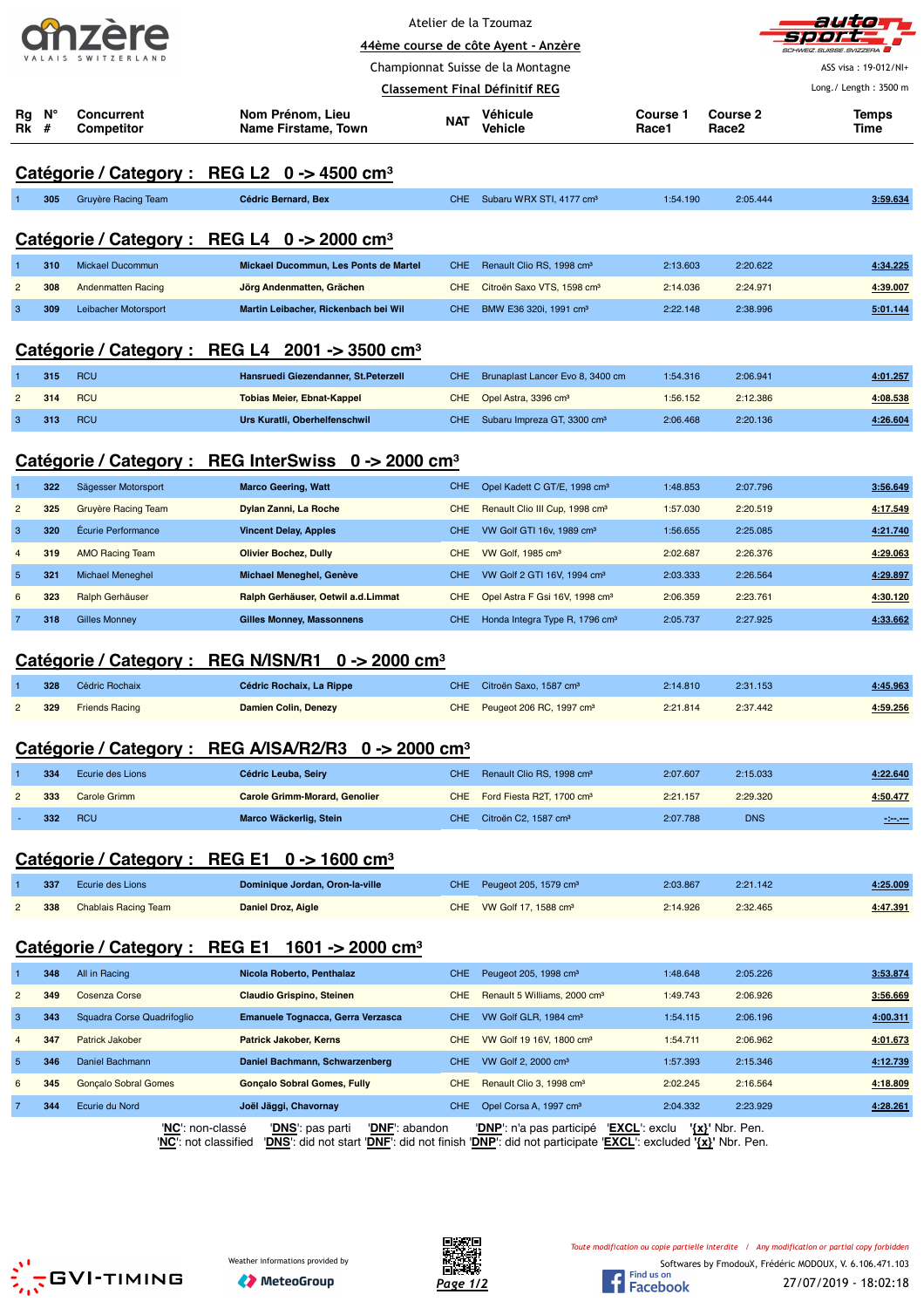| TO 7               |  |  |  |  |  |  |
|--------------------|--|--|--|--|--|--|
| VALAIS SWITZERLAND |  |  |  |  |  |  |

Championnat Suisse de la Montagne



ASS visa : 19-012/NI+

#### Long./ Length : 3500 m

|                   |     |                            |                                         |                  | Classement Final Définitif REG             |                   |                               | Long./ Length: $3500$ m |
|-------------------|-----|----------------------------|-----------------------------------------|------------------|--------------------------------------------|-------------------|-------------------------------|-------------------------|
| Rg<br><b>Rk</b> # | N°  | Concurrent<br>Competitor   | Nom Prénom, Lieu<br>Name Firstame, Town | <b>NAT</b>       | Véhicule<br>Vehicle                        | Course 1<br>Race1 | Course 2<br>Race <sub>2</sub> | <b>Temps</b><br>Time    |
| 8                 | 342 | Squadra Corse Quadrifoqlio | Michele Lorenzetti, Banco               |                  | CHE Opel Ascona, 1979 cm <sup>3</sup>      | 2:13.867          | 2:28.200                      | 4:42.067                |
| 9                 | 341 | <b>Team Trajectoire</b>    | Gilles Notter, Yverdon-les-Bains        | CHE <sup>1</sup> | BMW 318i Tournig M42, 1795 cm <sup>3</sup> | 2:17.247          | 2:28.311                      | 4:45.558                |
|                   | 324 | <b>Ecurie Performance</b>  | <b>Mike Schwarz, Cossonay</b>           | CHE              | Honda Civic, 1998 cm <sup>3</sup>          | 1:59.810          | <b>DNF</b>                    | $-2$                    |

### **Catégorie / Category : REG E1 + 2000 cm³**

|                | 357 | Squadra Corse Quadrifoglio | <b>Mattia Stacchi, Claro</b>     | CHE.       | BMW M3, 2500 cm <sup>3</sup>        | 1:52.846 | 2:11.218   | 4.04.064         |
|----------------|-----|----------------------------|----------------------------------|------------|-------------------------------------|----------|------------|------------------|
| $\overline{2}$ | 354 | Ecurie du Nord             | Dario D'Onofrio, Yvonand         | CHE        | Fiat Punto GT, 2332 cm <sup>3</sup> | 1:55.949 | 2:11.216   | 4:07.165         |
| 3              | 355 | All in Racing Team         | Etienne Beyeler, La Chaux        | CHE        | Opel Ascona B, 2486 cm <sup>3</sup> | 1:51.191 | 2:17.000   | 4:08.191         |
|                | 353 | <b>Dylan Durussel</b>      | <b>Dylan Durussel, Dompierre</b> | <b>CHE</b> | Peugeot 206, 2021 cm <sup>3</sup>   | 2:01.821 | 2:15.863   | 4:17.684         |
|                | 356 | Atelier de la Tzoumaz      | <b>Allan Mathey, Salvan</b>      | CHE.       | BMW 325i E36, 2494 cm <sup>3</sup>  | 2:00.161 | <b>DNF</b> | $-1 - 1 - 1 = 0$ |

# **Catégorie / Category : REG E2-SportCars 0 -> 1600 cm³**

|  | 360 All - In Racing Team | Nicolas Viva, Chamblon | CHE GDS Motorsport GDS Spyder, 119                                                                                                                                                                                    | 1:59.015 | 2:18.568 | 4:17.583 |
|--|--------------------------|------------------------|-----------------------------------------------------------------------------------------------------------------------------------------------------------------------------------------------------------------------|----------|----------|----------|
|  | 'NC': non-classé         |                        | 'DNS': pas parti 'DNF': abandon 'DNP': n'a pas participé 'EXCL': exclu '{x}' Nbr. Pen.<br>'NC': not classified 'DNS': did not start 'DNF': did not finish 'DNP': did not participate 'EXCL': excluded '{x}' Nbr. Pen. |          |          |          |

**DC : A. Délétroz : \_\_\_\_\_\_\_\_\_\_\_\_\_\_\_ Jury : M. Beltrami : \_\_\_\_\_\_\_\_\_\_\_\_\_\_\_ Chrono : F.Modoux : \_\_\_\_\_\_\_\_\_\_\_\_\_\_\_**





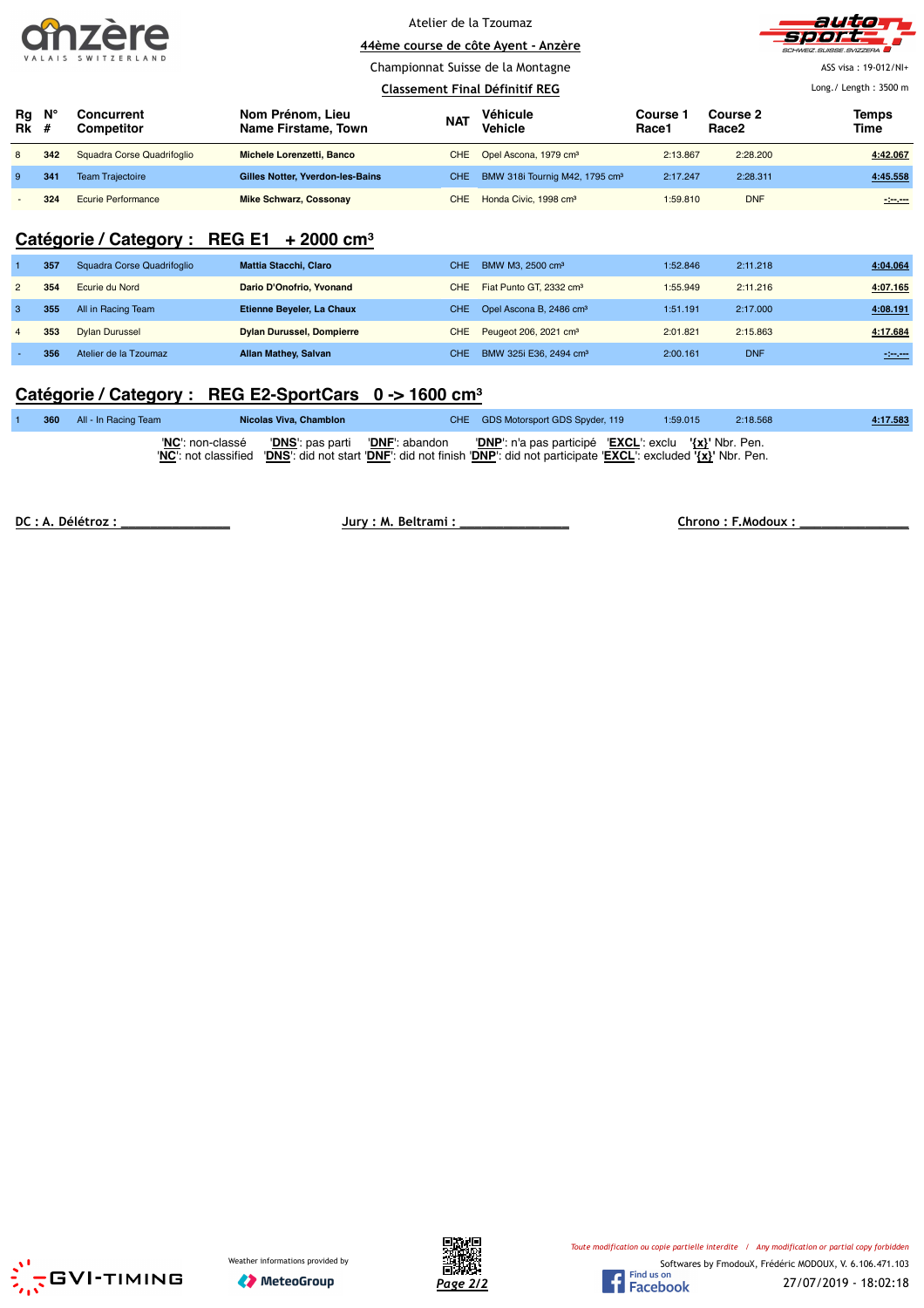



Championnat Suisse de la Montagne

**Scratch REG**

ASS visa : 19-012/NI+ Long./ Length : 3500 m

|                |             |         |                                 |                                             | <b>SCratch REG</b> |                                                        |                   |                                      | LUIS' LEIRTH ' JJON III |
|----------------|-------------|---------|---------------------------------|---------------------------------------------|--------------------|--------------------------------------------------------|-------------------|--------------------------------------|-------------------------|
| Rg<br>Rk       | Grp         | N°<br># | <b>Concurrent</b><br>Competitor | Nom Prénom, Lieu<br>Name Firstname, Town    | <b>NAT</b>         | Véhicule<br>Vehicle                                    | Course 1<br>Race1 | <b>Course 2</b><br>Race <sub>2</sub> | Temps<br>Time           |
| $\mathbf{1}$   | R.E1        | 348     | All in Racing                   | Roberto Nicola, Penthalaz                   | CHE                | Peugeot 205, 1998 cm <sup>3</sup>                      | 1:48.648          | 2:05.226                             | 3:53.874                |
| $\overline{c}$ | R.IS        | 322     | Sägesser Motorsport             | <b>Geering Marco, Watt</b>                  | <b>CHE</b>         | Opel Kadett C GT/E, 1998 cm <sup>3</sup>               | 1:48.853          | 2:07.796                             | 3:56.649                |
| 3              | R.E1        | 349     | <b>Cosenza Corse</b>            | Grispino Claudio, Steinen                   | CHE                | Renault 5 Williams, 2000 cm <sup>3</sup>               | 1:49.743          | 2:06.926                             | 3:56.669                |
| 4              | <b>R.L2</b> | 305     | <b>Gruyère Racing Team</b>      | <b>Bernard Cédric, Bex</b>                  | <b>CHE</b>         | Subaru WRX STI, 4177 cm <sup>3</sup>                   | 1:54.190          | 2:05.444                             | 3:59.634                |
| $\sqrt{5}$     | R.E1        | 343     | Squadra Corse Quadrifoglio      | Tognacca Emanuele, Gerra Verzasca           | <b>CHE</b>         | VW Golf GLR, 1984 cm <sup>3</sup>                      | 1:54.115          | 2:06.196                             | 4:00.311                |
| 6              | R.L4        | 315     | <b>RCU</b>                      | Giezendanner Hansruedi, St. Peterzell       | <b>CHE</b>         | Brunaplast Lancer Evo 8, 3400 c                        | 1:54.316          | 2:06.941                             | 4:01.257                |
| $\overline{7}$ | <b>R.E1</b> | 347     | Patrick Jakober                 | <b>Jakober Patrick, Kerns</b>               | CHE.               | VW Golf 19 16V, 1800 cm <sup>3</sup>                   | 1:54.711          | 2:06.962                             | 4:01.673                |
| 8              | <b>R.E1</b> | 357     | Squadra Corse Quadrifoglio      | Stacchi Mattia, Claro                       | <b>CHE</b>         | BMW M3, 2500 cm <sup>3</sup>                           | 1:52.846          | 2:11.218                             | 4:04.064                |
| 9              | <b>R.E1</b> | 354     | Ecurie du Nord                  | D'Onofrio Dario, Yvonand                    | CHE.               | Fiat Punto GT, 2332 cm <sup>3</sup>                    | 1:55.949          | 2:11.216                             | 4:07.165                |
| 10             | <b>R.E1</b> | 355     | All in Racing Team              | <b>Beyeler Etienne, La Chaux</b>            | <b>CHE</b>         | Opel Ascona B, 2486 cm <sup>3</sup>                    | 1:51.191          | 2:17.000                             | 4:08.191                |
| 11             | R.L4        | 314     | <b>RCU</b>                      | Meier Tobias, Ebnat-Kappel                  | <b>CHE</b>         | Opel Astra, 3396 cm <sup>3</sup>                       | 1:56.152          | 2:12.386                             | 4:08.538                |
| 12             | <b>R.E1</b> | 346     | Daniel Bachmann                 | <b>Bachmann Daniel, Schwarzenberg</b>       | <b>CHE</b>         | VW Golf 2, 2000 cm <sup>3</sup>                        | 1:57.393          | 2:15.346                             | 4:12.739                |
| 13             | R.IS        | 325     | Gruyère Racing Team             | Zanni Dylan, La Roche                       | <b>CHE</b>         | Renault Clio III Cup, 1998 cm <sup>3</sup>             | 1:57.030          | 2:20.519                             | 4:17.549                |
| 14             | R.E2SC      | 360     | All - In Racing Team            | <b>Viva Nicolas, Chamblon</b>               | <b>CHE</b>         | GDS Motorsport GDS Spyder, 119                         | 1:59.015          | 2:18.568                             | 4:17.583                |
| 15             | <b>R.E1</b> | 353     | <b>Dylan Durussel</b>           | <b>Durussel Dylan, Dompierre</b>            | <b>CHE</b>         | Peugeot 206, 2021 cm <sup>3</sup>                      | 2:01.821          | 2:15.863                             | 4:17.684                |
| 16             | <b>R.E1</b> | 345     | Gonçalo Sobral Gomes            | <b>Sobral Gomes Gonçalo, Fully</b>          | <b>CHE</b>         | Renault Clio 3, 1998 cm <sup>3</sup>                   | 2:02.245          | 2:16.564                             | 4:18.809                |
| 17             | R.IS        | 320     | <b>Écurie Performance</b>       | <b>Delay Vincent, Apples</b>                | <b>CHE</b>         | VW Golf GTI 16v, 1989 cm <sup>3</sup>                  | 1:56.655          | 2:25.085                             | 4:21.740                |
| 18             | R.A/ISA     | 334     | Ecurie des Lions                | Leuba Cédric, Seiry                         | <b>CHE</b>         | Renault Clio RS, 1998 cm <sup>3</sup>                  | 2:07.607          | 2:15.033                             | 4:22.640                |
| 19             | R.E1        | 337     | Ecurie des Lions                | Jordan Dominique, Oron-la-ville             | <b>CHE</b>         | Peugeot 205, 1579 cm <sup>3</sup>                      | 2:03.867          | 2:21.142                             | 4:25.009                |
| 20             | R.L4        | 313     | <b>RCU</b>                      | Kuratli Urs, Oberhelfenschwil               | <b>CHE</b>         | Subaru Impreza GT, 3300 cm <sup>3</sup>                | 2:06.468          | 2:20.136                             | 4:26.604                |
| 21             | R.E1        | 344     | Ecurie du Nord                  | Jäggi Joël, Chavornay                       | CHE                | Opel Corsa A, 1997 cm <sup>3</sup>                     | 2:04.332          | 2:23.929                             | 4:28.261                |
| 22             | R.IS        | 319     | <b>AMO Racing Team</b>          | <b>Bochez Olivier, Dully</b>                | <b>CHE</b>         | VW Golf, 1985 cm <sup>3</sup>                          | 2:02.687          | 2:26.376                             | 4:29.063                |
| 23             | R.IS        | 321     | <b>Michael Meneghel</b>         | Meneghel Michael, Genève                    | <b>CHE</b>         | VW Golf 2 GTI 16V, 1994 cm <sup>3</sup>                | 2:03.333          | 2:26.564                             | 4:29.897                |
| 24             | R.IS        | 323     | Ralph Gerhäuser                 | Gerhäuser Ralph, Oetwil a.d. Limmat         | <b>CHE</b>         | Opel Astra F Gsi 16V, 1998 cm <sup>3</sup>             | 2:06.359          | 2:23.761                             | 4:30.120                |
| 25             | R.IS        | 318     | <b>Gilles Monney</b>            | <b>Monney Gilles, Massonnens</b>            | <b>CHE</b>         | Honda Integra Type R, 1796 cm <sup>3</sup>             | 2:05.737          | 2:27.925                             | 4:33.662                |
| 26             | R.L4        | 310     | Mickael Ducommun                | Ducommun Mickael, Les Ponts de Marte        | <b>CHE</b>         | Renault Clio RS, 1998 cm <sup>3</sup>                  | 2:13.603          | 2:20.622                             | 4:34.225                |
| 27             | R.L4        | 308     | <b>Andenmatten Racing</b>       | Andenmatten Jörg, Grächen                   | CHE.               | Citroën Saxo VTS, 1598 cm <sup>3</sup>                 | 2:14.036          | 2:24.971                             | 4:39.007                |
| 28             | R.E1        | 342     | Squadra Corse Quadrifoglio      | Lorenzetti Michele, Banco                   | <b>CHE</b>         | Opel Ascona, 1979 cm <sup>3</sup>                      | 2:13.867          | 2:28.200                             | 4:42.067                |
| 29             | <b>R.E1</b> | 341     | <b>Team Trajectoire</b>         | Notter Gilles, Yverdon-les-Bains            | CHE.               | BMW 318i Tournig M42, 1795 cm <sup>3</sup>             | 2:17.247          | 2:28.311                             | 4:45.558                |
| 30             | R.N/IS      | 328     | Cédric Rochaix                  | Rochaix Cédric, La Rippe                    | <b>CHE</b>         | Citroën Saxo, 1587 cm <sup>3</sup>                     | 2:14.810          | 2:31.153                             | 4:45.963                |
| 31             | R.E1        | 338     | <b>Chablais Racing Team</b>     | Droz Daniel, Aigle                          | <b>CHE</b>         | VW Golf 17, 1588 cm <sup>3</sup>                       | 2:14.926          | 2:32.465                             | 4:47.391                |
| 32             | R.A/ISA 333 |         | Carole Grimm                    | <b>Grimm-Morard Carole, Genolier</b>        | <b>CHE</b>         | Ford Fiesta R2T, 1700 cm <sup>3</sup>                  | 2:21.157          | 2:29.320                             | 4:50.477                |
| 33             | R.N/IS      | 329     | <b>Friends Racing</b>           | <b>Colin Damien, Denezy</b>                 | <b>CHE</b>         | Peugeot 206 RC, 1997 cm <sup>3</sup>                   | 2:21.814          | 2:37.442                             | 4:59.256                |
| 34             | R.L4        | 309     | Leibacher Motorsport            | Leibacher Martin, Rickenbach bei Wil        | <b>CHE</b>         | BMW E36 320i, 1991 cm <sup>3</sup>                     | 2:22.148          | 2:38.996                             | 5:01.144                |
| ÷              | R.E1        | 324     | <b>Ecurie Performance</b>       | <b>Schwarz Mike, Cossonay</b>               | CHE                | Honda Civic, 1998 cm <sup>3</sup>                      | 1:59.810          | <b>DNF</b>                           | $-200$                  |
|                | R.A/ISA     | 332     | <b>RCU</b>                      | Wäckerlig Marco, Stein                      | <b>CHE</b>         | Citroën C2, 1587 cm <sup>3</sup>                       | 2:07.788          | <b>DNS</b>                           | in m                    |
|                | R.E1        | 356     | Atelier de la Tzoumaz           | <b>Mathey Allan, Salvan</b>                 | CHE.               | BMW 325i E36, 2494 cm <sup>3</sup>                     | 2:00.161          | <b>DNF</b>                           | $-200$                  |
|                |             |         | 'NC': non-classé                | 'DNF': abandon<br>' <b>DNS</b> ': pas parti |                    | 'DNP': n'a pas participé 'EXCL': exclu '{x}' Nbr. Pen. |                   |                                      |                         |

'**NC**': not classified '**DNS**': did not start '**DNF**': did not finish '**DNP**': did not participate '**EXCL**': excluded **'{x}'** Nbr. Pen.

**DC : A. Délétroz : \_\_\_\_\_\_\_\_\_\_\_\_\_\_\_ Jury : M. Beltrami : \_\_\_\_\_\_\_\_\_\_\_\_\_\_\_ Chrono : F.Modoux : \_\_\_\_\_\_\_\_\_\_\_\_\_\_\_**





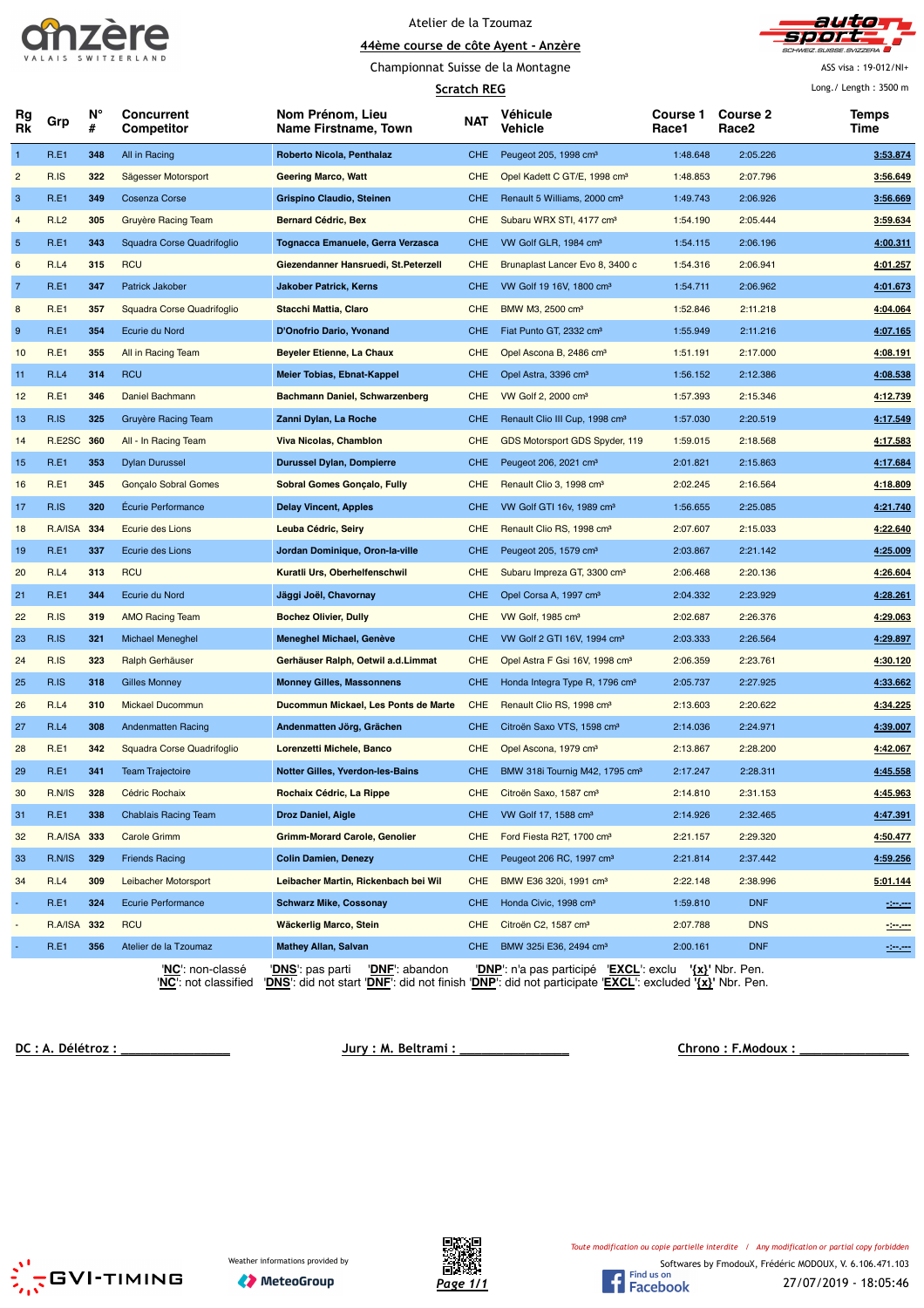|  |  |  |  | 41 12              |  |  |  |  |  |
|--|--|--|--|--------------------|--|--|--|--|--|
|  |  |  |  | VALAIS SWITZERLAND |  |  |  |  |  |



Championnat Suisse de la Montagne

ASS visa : 19-012/NI+

|          |                  |                                        |                                                         | <b>REG</b> |                                          |                      |                      | Long./ Length: 3500 m |
|----------|------------------|----------------------------------------|---------------------------------------------------------|------------|------------------------------------------|----------------------|----------------------|-----------------------|
| Rq<br>Rk | $N^{\circ}$<br># | <b>Concurrent</b><br><b>Competitor</b> | Nom Prénom, Lieu<br>Name Firstame, Town                 | <b>NAT</b> | Véhicule<br>Vehicle                      | Essai 1<br>Training1 | Essai 2<br>Training2 | <b>Temps</b><br>Time  |
|          |                  |                                        | Catégorie / Category : REG L2 0 -> 4500 cm <sup>3</sup> |            |                                          |                      |                      |                       |
|          | 305              | Gruyère Racing Team                    | Cédric Bernard, Bex                                     |            | CHE Subaru WRX STI, 4177 cm <sup>3</sup> | 2:02.152             | 1:55.100             | 1:55.100              |

#### **Catégorie / Category : REG L4 0 -> 2000 cm³**

| 308 | Andenmatten Racing   | Jörg Andenmatten, Grächen             | CHE Citroën Saxo VTS, 1598 cm <sup>3</sup> | 2:17.324 | 2:15.396 | 2:15.396 |
|-----|----------------------|---------------------------------------|--------------------------------------------|----------|----------|----------|
| 310 | Mickael Ducommun     | Mickael Ducommun, Les Ponts de Martel | CHE Renault Clio RS, 1998 cm <sup>3</sup>  | 2:19.770 | 2:23.229 | 2:19.770 |
| 309 | Leibacher Motorsport | Martin Leibacher, Rickenbach bei Wil  | CHE BMW E36 320i, 1991 cm <sup>3</sup>     | 2:30.588 | 2:24.006 | 2:24.006 |

#### **Catégorie / Category : REG L4 2001 -> 3500 cm³**

| 315 | <b>RCU</b> | Hansruedi Giezendanner, St.Peterzell | CHE Brunaplast Lancer Evo 8, 3400 cm        | 2:00.208 | 1:54.641 | 1:54.641 |
|-----|------------|--------------------------------------|---------------------------------------------|----------|----------|----------|
| 314 | <b>RCU</b> | <b>Tobias Meier, Ebnat-Kappel</b>    | CHE Opel Astra, 3396 cm <sup>3</sup>        | 2:00.699 | 1:57.327 | 1:57.327 |
| 313 | <b>RCU</b> | Urs Kuratli, Oberhelfenschwil        | CHE Subaru Impreza GT, 3300 cm <sup>3</sup> | 2:14.879 | 2:08.507 | 2:08.507 |

# **Catégorie / Category : REG InterSwiss 0 -> 2000 cm³**

| CHE.<br>322<br>Opel Kadett C GT/E, 1998 cm <sup>3</sup><br>Sägesser Motorsport<br><b>Marco Geering, Watt</b><br>1:54.934<br>320<br><b>Écurie Performance</b><br>$\overline{2}$<br>VW Golf GTI 16v, 1989 cm <sup>3</sup><br><b>Vincent Delay, Apples</b><br>CHE.<br>1:58.803 | 1:54.161<br>1:54.161<br>1:55.098<br>1:55.098 |
|-----------------------------------------------------------------------------------------------------------------------------------------------------------------------------------------------------------------------------------------------------------------------------|----------------------------------------------|
|                                                                                                                                                                                                                                                                             |                                              |
|                                                                                                                                                                                                                                                                             |                                              |
| 325<br>3<br>Renault Clio III Cup, 1998 cm <sup>3</sup><br>Gruyère Racing Team<br>Dylan Zanni, La Roche<br>2:03.457<br>CHE.                                                                                                                                                  | 1:58.187<br>1:58.187                         |
| 321<br>VW Golf 2 GTI 16V, 1994 cm <sup>3</sup><br><b>Michael Meneghel</b><br>Michael Meneghel, Genève<br>2:10.275<br>$\overline{4}$<br>CHE.                                                                                                                                 | 2:04.167<br>2:04.167                         |
| 319<br>$5^{\circ}$<br>AMO Racing Team<br><b>Olivier Bochez, Dully</b><br>VW Golf, 1985 cm <sup>3</sup><br>CHE.<br>2:11.451                                                                                                                                                  | 2:07.030<br>2:07.030                         |
| 323<br>6<br>Opel Astra F Gsi 16V, 1998 cm <sup>3</sup><br>Ralph Gerhäuser<br>Ralph Gerhäuser, Oetwil a.d. Limmat<br>2:12.004<br>CHE.                                                                                                                                        | 2:08.083<br>2:08.083                         |
| 318<br><b>Gilles Monney</b><br>Honda Integra Type R, 1796 cm <sup>3</sup><br>2:10.788<br><b>Gilles Monney, Massonnens</b><br><b>CHE</b>                                                                                                                                     | 2:08.242<br>2:08.242                         |

#### **Catégorie / Category : REG N/ISN/R1 0 -> 2000 cm³**

| 328   | Cédric Rochaix        | Cédric Rochaix, La Rippe | CHE Citroën Saxo, 1587 cm <sup>3</sup>   | 2:21.690 | 2:15.360 | 2:15.360            |
|-------|-----------------------|--------------------------|------------------------------------------|----------|----------|---------------------|
| 2 329 | <b>Friends Racing</b> | Damien Colin, Denezy     | CHE Peugeot 206 RC, 1997 cm <sup>3</sup> | 2:29.315 | 2:24.675 | 2:24.675<br>_______ |

#### **Catégorie / Category : REG A/ISA/R2/R3 0 -> 2000 cm³**

| 332 | RCU              | Marco Wäckerlig, Stein               | CHE Citroën C2, 1587 cm <sup>3</sup>      | 2:09.546 | 2:06.918 | 2:06.918 |
|-----|------------------|--------------------------------------|-------------------------------------------|----------|----------|----------|
| 334 | Ecurie des Lions | Cédric Leuba, Seiry                  | CHE Renault Clio RS, 1998 cm <sup>3</sup> | 2:09.491 | 2:07.206 | 2:07.206 |
| 333 | Carole Grimm     | <b>Carole Grimm-Morard, Genolier</b> | CHE Ford Fiesta R2T, 1700 cm <sup>3</sup> | 2:28.377 | 2:25.994 | 2:25.994 |

#### **Catégorie / Category : REG E1 0 -> 1600 cm³**

| 337 | Ecurie des Lions         | Dominique Jordan, Oron-la-ville | CHE Peugeot 205, 1579 cm <sup>3</sup> | 2:14.606 | 2:02.859 | 2:02.859 |
|-----|--------------------------|---------------------------------|---------------------------------------|----------|----------|----------|
|     | 338 Chablais Racing Team | Daniel Droz, Aigle              | CHE VW Golf 17, 1588 cm <sup>3</sup>  | 2:22.661 | 2:16.344 | 2:16.344 |

## **Catégorie / Category : REG E1 1601 -> 2000 cm³**

|                | 349 | Cosenza Corse                                                                                                                                                                                                                                                                                                                      | <b>Claudio Grispino, Steinen</b>   | <b>CHE</b> | Renault 5 Williams, 2000 cm <sup>3</sup>                                                                       | 1:54.530 | 1:50.742 | 1:50.742 |
|----------------|-----|------------------------------------------------------------------------------------------------------------------------------------------------------------------------------------------------------------------------------------------------------------------------------------------------------------------------------------|------------------------------------|------------|----------------------------------------------------------------------------------------------------------------|----------|----------|----------|
| $\overline{2}$ | 348 | All in Racing                                                                                                                                                                                                                                                                                                                      | Nicola Roberto, Penthalaz          | CHE.       | Peugeot 205, 1998 cm <sup>3</sup>                                                                              | 1:51.370 | 1:51.467 | 1.51.370 |
| 3              | 343 | Squadra Corse Quadrifoglio                                                                                                                                                                                                                                                                                                         | Emanuele Tognacca, Gerra Verzasca  | CHE        | VW Golf GLR, 1984 cm <sup>3</sup>                                                                              | 1:55.969 | 1:54.319 | 1:54.319 |
| $\overline{4}$ | 346 | Daniel Bachmann                                                                                                                                                                                                                                                                                                                    | Daniel Bachmann, Schwarzenberg     | CHE        | VW Golf 2, 2000 cm <sup>3</sup>                                                                                | 1:57.788 | 1:56.085 | 1:56.085 |
| 5 <sup>1</sup> | 347 | Patrick Jakober                                                                                                                                                                                                                                                                                                                    | <b>Patrick Jakober, Kerns</b>      | CHE        | VW Golf 19 16V, 1800 cm <sup>3</sup>                                                                           | 1:59.947 | 1:56.785 | 1:56.785 |
| 6              | 324 | Ecurie Performance                                                                                                                                                                                                                                                                                                                 | <b>Mike Schwarz, Cossonav</b>      | <b>CHE</b> | Honda Civic, 1998 cm <sup>3</sup>                                                                              | 2:05.989 | 2:02.690 | 2:02.690 |
|                | 345 | <b>Goncalo Sobral Gomes</b>                                                                                                                                                                                                                                                                                                        | <b>Goncalo Sobral Gomes, Fully</b> | <b>CHE</b> | Renault Clio 3, 1998 cm <sup>3</sup>                                                                           | 2:07.411 | 2:03.130 | 2:03.130 |
|                |     | $\mathbf{B}$ $\mathbf{D}$ $\mathbf{D}$ $\mathbf{D}$ $\mathbf{D}$ $\mathbf{D}$ $\mathbf{D}$ $\mathbf{D}$ $\mathbf{D}$ $\mathbf{D}$ $\mathbf{D}$ $\mathbf{D}$ $\mathbf{D}$ $\mathbf{D}$ $\mathbf{D}$ $\mathbf{D}$ $\mathbf{D}$ $\mathbf{D}$ $\mathbf{D}$ $\mathbf{D}$ $\mathbf{D}$ $\mathbf{D}$ $\mathbf{D}$ $\mathbf{D}$ $\mathbf{$ | <b>INVESTIGATION</b>               |            | <b>IBAIB</b> to the serve of second and a transfer of <b>IRAL ALLA</b> IB and the Black of <b>Bailes Black</b> |          |          |          |

'**NC**': non-classé '**DNS**': pas parti '**DNF**': abandon '**DNP**': n'a pas participé '**EXCL**': exclu **'{x}'** Nbr. Pen. '**NC**': not classified '**DNS**': did not start '**DNF**': did not finish '**DNP**': did not participate '**EXCL**': excluded **'{x}'** Nbr. Pen.